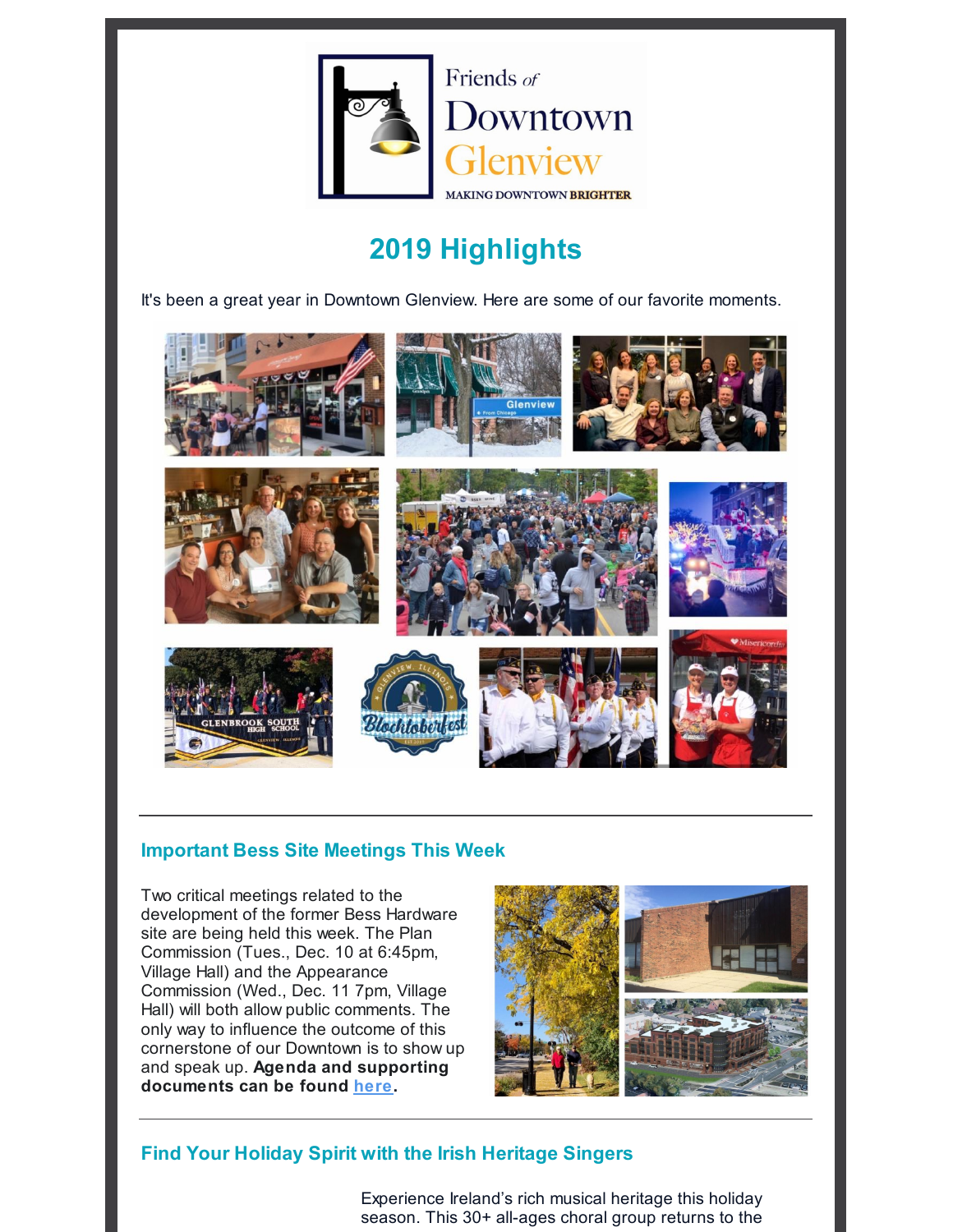

Glenview Public Library to perform traditional and contemporary Irish songs, including favorite sing-alongs and a selection of Irish Christmas carols. Sunday, December 15, 2-3 PM. **Register here.**

# **Coffee with the Council**



Let members of the Village Board of Trustees know your questions, comments and concerns about Glenview over coffee during "Coffee with the Council," on Sat., Dec. 14 from 9-11am at Misericordia Sweet Shoppe, 989 Waukegan Road. This is a great way to meet your Village Trustees for a conversation in an informal setting.

## **It's a Wonderful Life - a Festive Downtown Outing**

It's a Wonderful Life – A Live Radio Play has become a holiday tradition in Downtown Glenview at Oil Lamp Theater. Purchase tickets for performances through Dec. 29 at oillamptheater.org or call the box office at 847.834.0738. Get swept up in the magic and whimsy of this timeless classic that receives rave reviews every year.



# **Help FDG Help Downtown Glenview**



Did you know Friends of Downtown Glenview recently gained non-profit status? As you consider your year-end donations, please consider making a contribution to help our organization's efforts to revitalize the heart of our community. With your support, we can continue to build Downtown into a major destination for unique homegrown local living experiences. All donations are tax

deductible. Donate now at: https://downtownglenview.org/donate/. Thank you.

You can also give your time. FDG is always looking for energetic volunteers to help with various Downtown initiatives especially those with a background in event planning and member database management. Please fill out this simple volunteer form and we will contact you to discuss how you can help.

# **Get to Know...Ricky Dababneh of R&J Wine & Spirits**

#### **1. What sets your business apart?**

We want to make our customers happy, if we don't have something they are looking for we will get it for them. We like to communicate with our customers to find out their needs and wants. We have an impressive Wine & Spirit



collection, we want to give people a wide selection and make sure they are happy